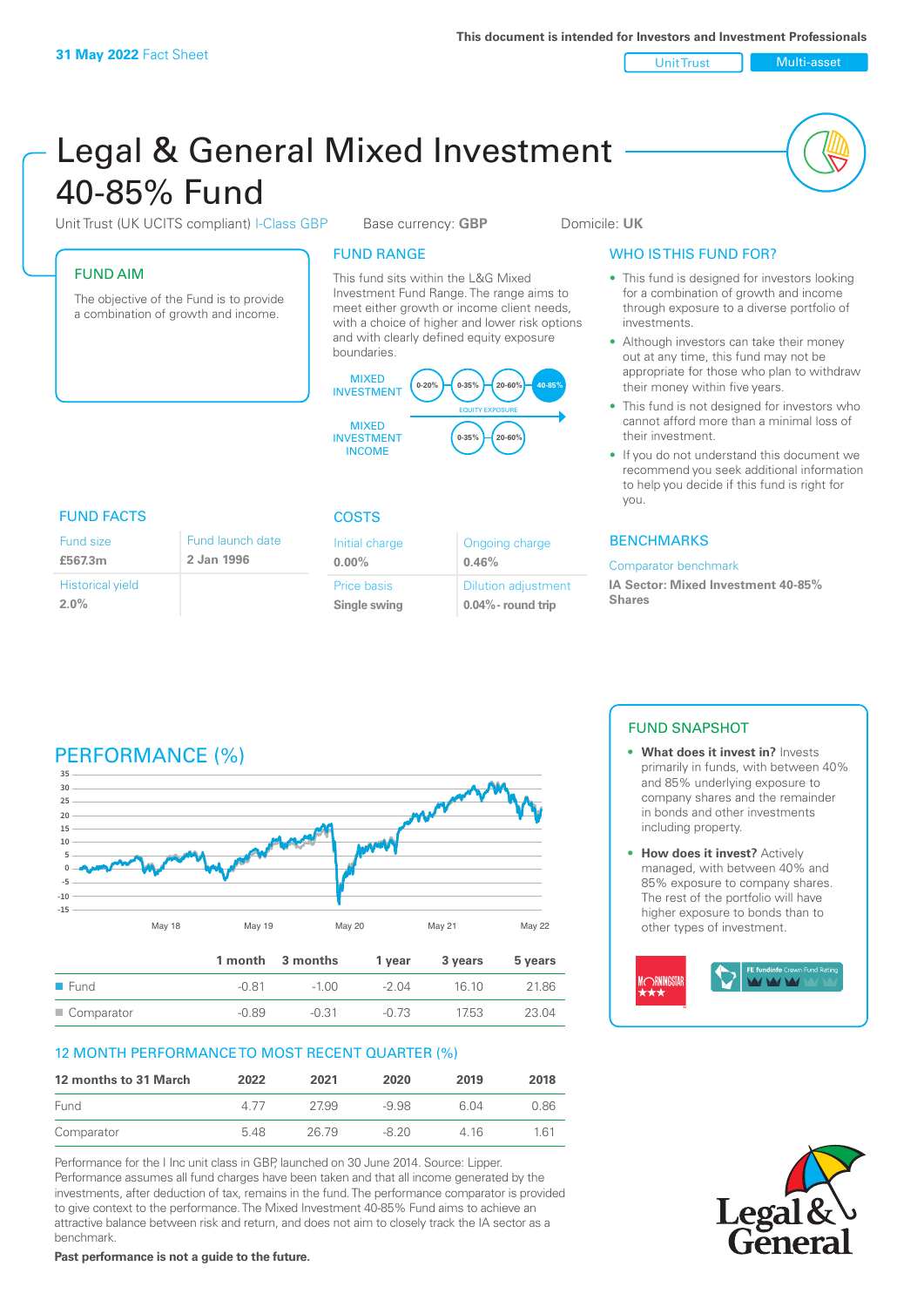## Legal & General Mixed Investment 40‑85% Fund

Unit Trust (UK UCITS compliant) I-Class GBP

## PORTFOLIO BREAKDOWN

All data source LGIM unless otherwise stated. Totals may not sum due to rounding.







## FUND MANAGERS

The fund managers have responsibility for managing the mixed-investment fund range. They are part of the Multi-Asset Funds (MAF) team in LGIM. This team focuses on designing and managing multi-asset funds that are tailored to match the specific objectives of various client types. The team sits within a wider Asset Allocation team which combines both depth of experience with a broad range of expertise from different fields, including fund management, investment consulting and risk management roles.

## TOP 10 HOLDINGS (%)

| L&G US Index Trust                          | 16.2 |
|---------------------------------------------|------|
| L&G UK Index Trust                          | 14.8 |
| L&G European Index Trust                    | 11.4 |
| L&G UK MID Cap Index Fund                   | 6.1  |
| L&G Global Emerging Markets Index Fund      | 5.7  |
| L&G Japan Index Trust                       | 5.5  |
| L&G Global Listed Infrastructure Index Fund | 4.7  |
| L&G Global Real Estate Dividend Index Fund  | 4.6  |
| L&G Pacific Index Trust                     | 4.5  |
| <b>LGIM Global Corporate Bond Fund</b>      | 4.5  |